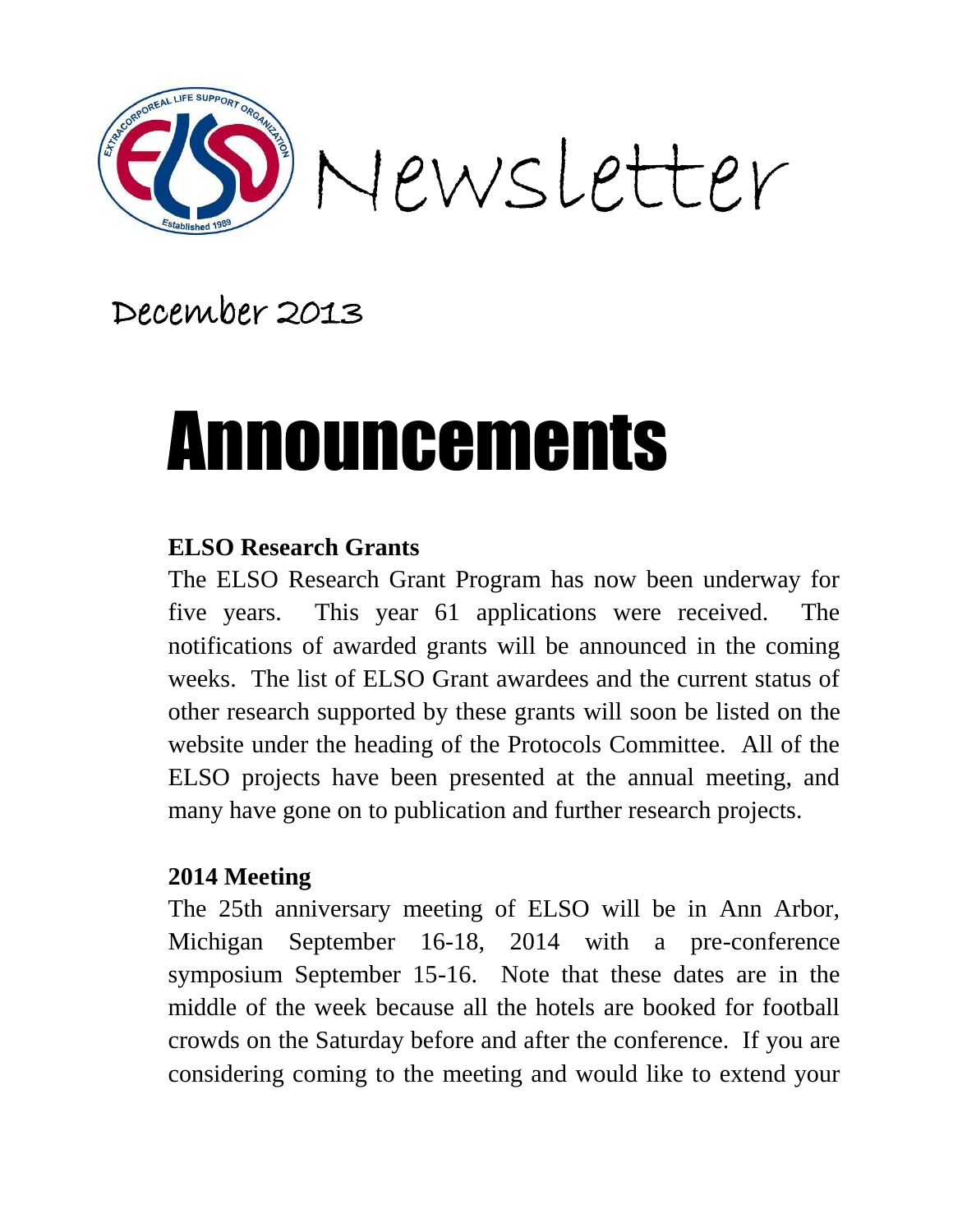time to join into the football frenzy on a Saturday, please let us know. The chairman of the local arrangements committee is Dr. Ron Hirschl. He and Peter can help with your arrangements for meeting or other activities.

As the 25th anniversary this meeting will feature some of the beginnings and history of ELSO. If you have photographs, comments, or memories to share please send them to the ELSO office. More details on this and other meetings and courses can be found below.

#### **Protocols Committee**

Dr. Dan Brodie is heading up two major projects. The first is a "white paper" statement on what constitutes an ECMO Center. This is being done in conjunction with ELSO members around the world. The Protocols Committee is also updating the Guidelines for Patient Management on the website, and undertaking an ambitious project to thoroughly annotate the Guidelines with detailed literature and expert reviews of the important topics.

#### **Devices and Techniques Committee**

Bill Harris and Dr. Bartlett are recruiting a committee member from each of the important medical industries that support prolonged extracorporeal circulation. An industrial committee meeting at the annual meeting and supporting joint efforts in regulatory issues are on the agenda for the committee. It is noteworthy that the FDA recently reclassified devices for prolonged extracorporeal circulation from Class 3 to Class 2. This reclassification will greatly facilitate the medical industry to bring devices for prolonged support to market. This reclassification on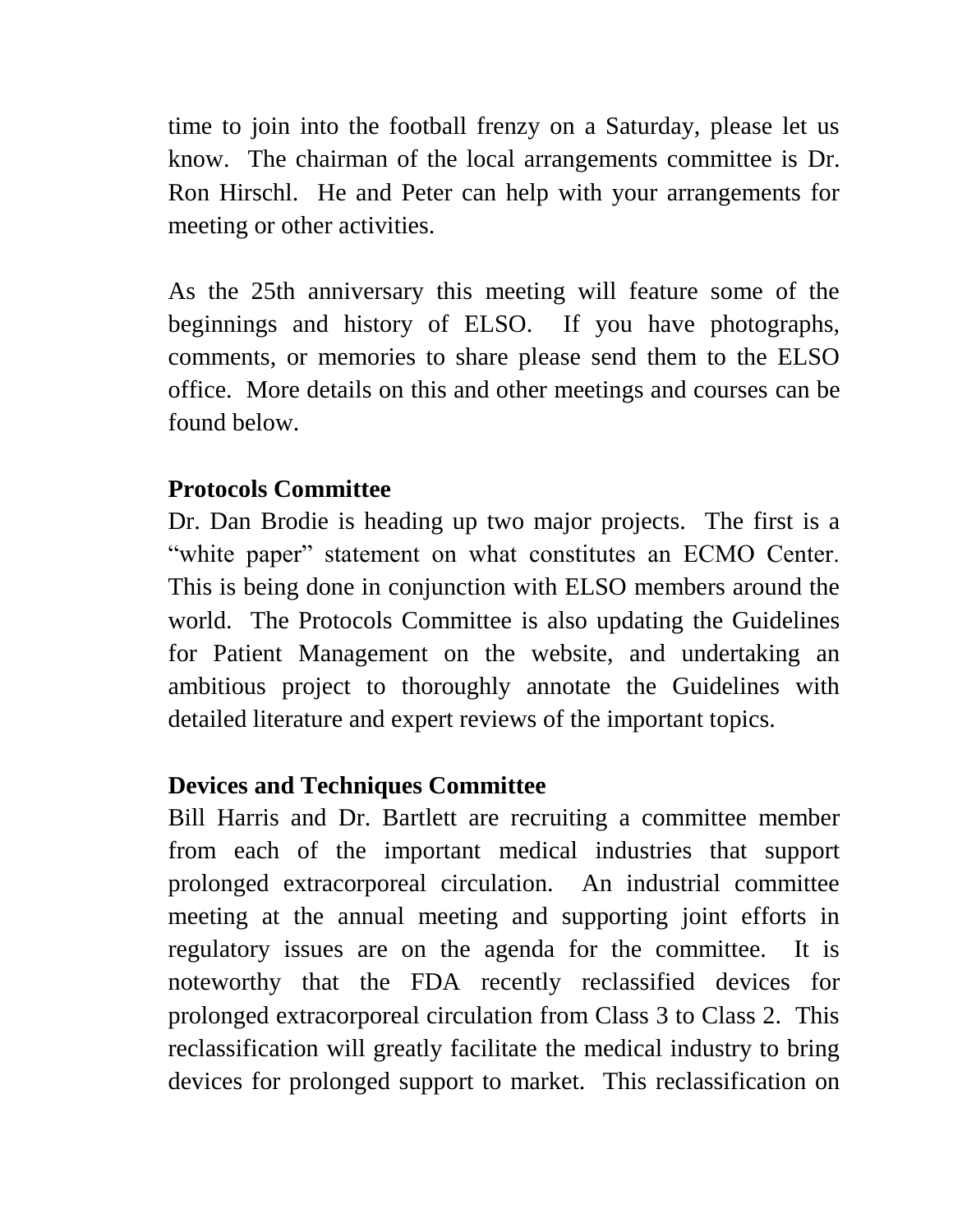the part of the FDA was stimulated, in part, by ELSO's long standing discussions with FDA to explain the procedure, the indications, and the patient groups which we serve.

#### **ELSO Chapters**

The third meeting of EuroELSO will be held in Paris on May 22- 24, 2014. The EuroELSO group has been very active, particularly in preparing the white paper on ECMO centers and interacting with the European Society of Intensive Care Medicine. The first two meetings were very well attended and presented fascinating programs. The first meeting of the Asia/Pacific ELSO chapter (APELSO) was held in Beijing in October. Over 800 people attended from 11 different Asia/Pacific countries. Drs. Long and Zhou from the host center in Beijing did a spectacular job of providing a stimulating program. Dr. Graeme MacLaren, chair of APELSO, hosted the representatives of the member countries and planned the future of APELSO including the next meeting to take place in Kyoto Japan in 2015. Plans are underway for the Latin American chapter of ELSO. The first meeting is scheduled to be held in Sao Palo Brazil December 4-6, 2014. The South and West Asia Chapter will be having their first meeting February 1-2, 2014 in Hyderabad India.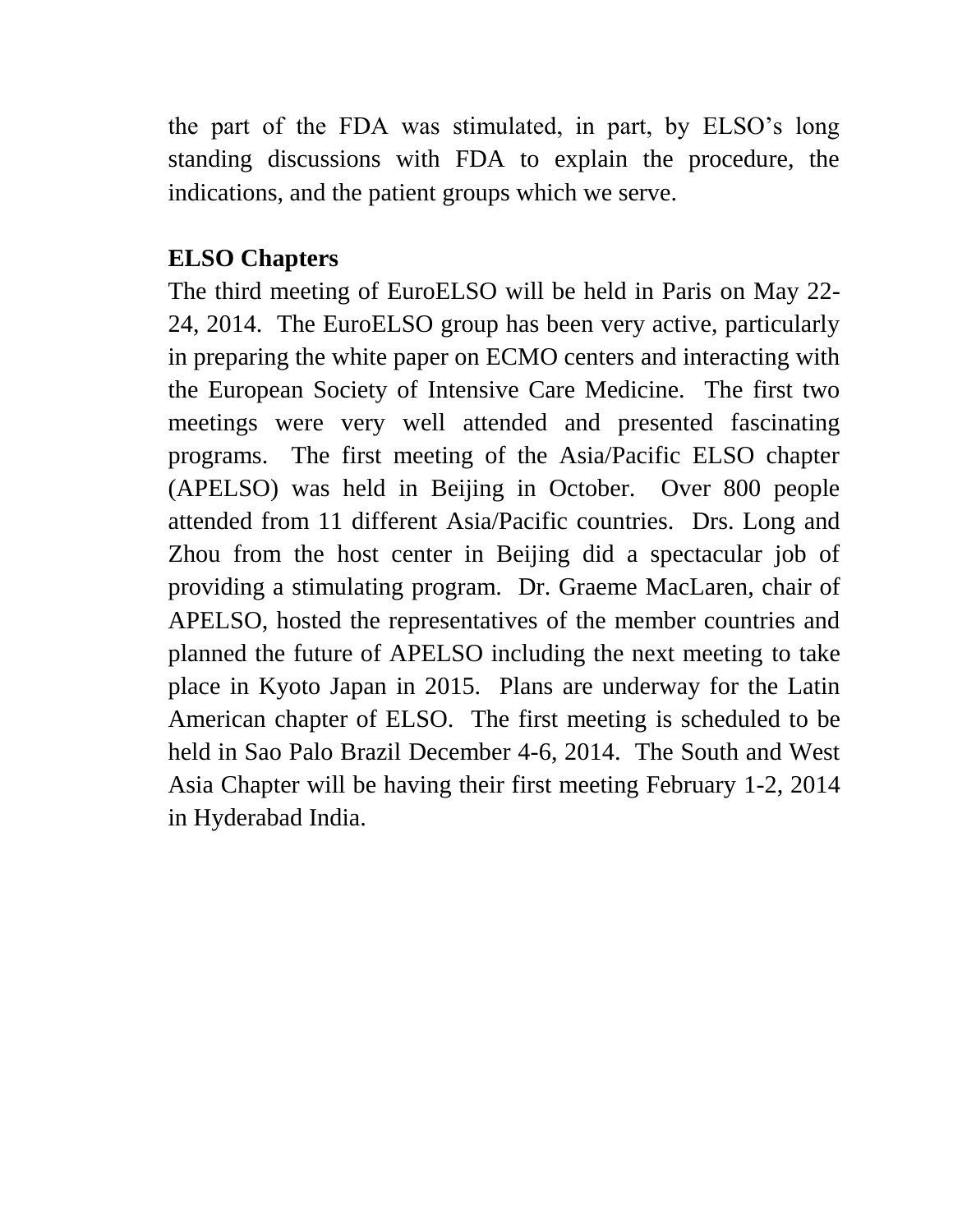

### **Facebook**

If you use Facebook please visit our sites and "like" us! We intend to use Facebook as a way to present information to not only ELSO members but to anyone who is interested in our organization.

[www.facebook.com/ELSO.org](http://www.facebook.com/ELSO.org)

Euro-ELSO also has a Facebook page so be sure to visit that as well!

[www.facebook.com/EuroELSO](https://www.facebook.com/EuroELSO)



#### **Twitter**

Follow us on twitter! [www.twitter.com/ELSOOrg](http://www.twitter.com/ELSOOrg)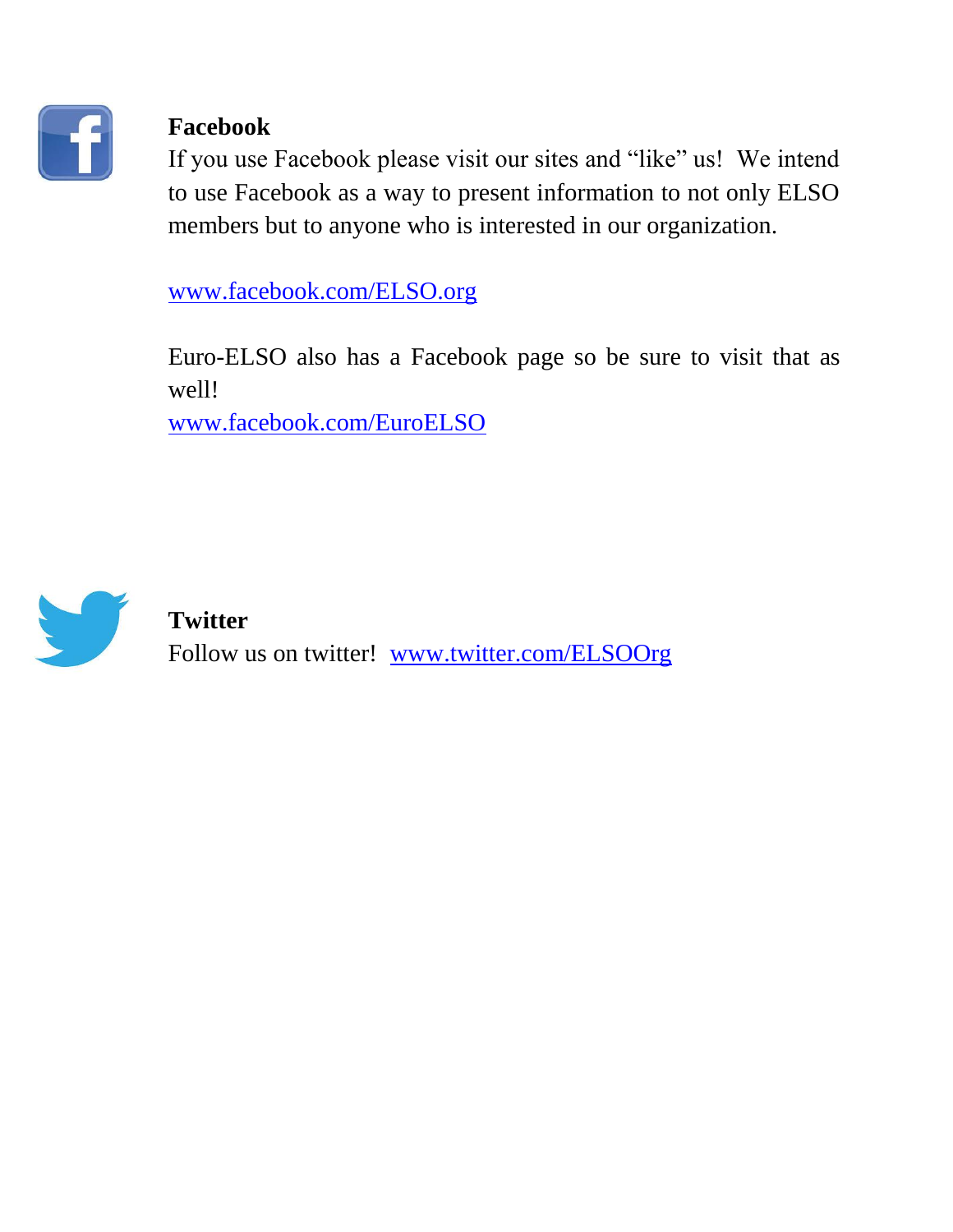



25th Anniversary ELSO Conference in conjunction with the AmSECT Pediatric Perfusion Conference September 16-18, 2014, Ann Arbor MI

> A separate pre-conference workshop September 15-16, 2014

Reception this year will be in the big house! [www.elsonet.org](http://www.cvent.com/d/1cqkr1)

The 30th Annual CNMC ECMO Symposium February 23 - 27, 2014 Keystone, Colorado [www.ecmomeeting.com](http://www.ecmomeeting.com/)

> 3<sup>nd</sup> Euro-ELSO meeting May 22-24, 2014 Paris, France [www.paris-euroelso2014.com](http://www.paris-euroelso2014.com/)

The 1st South and West Asia ELSO meeting February 1-2, 2014 Hyderabad, India [www.swacelso.com](http://www.swacelso.com/)

The 1<sup>st</sup> Latin-American ELSO meeting December 4-6, 2014 Sao Paulo Brazil Details coming soon!

SEECMO 2014 April 4-6, 2014 Providence, RI Contact: Cynthia Devers RRT-NPS | 401.444.4807 | cdevers@lifespan.org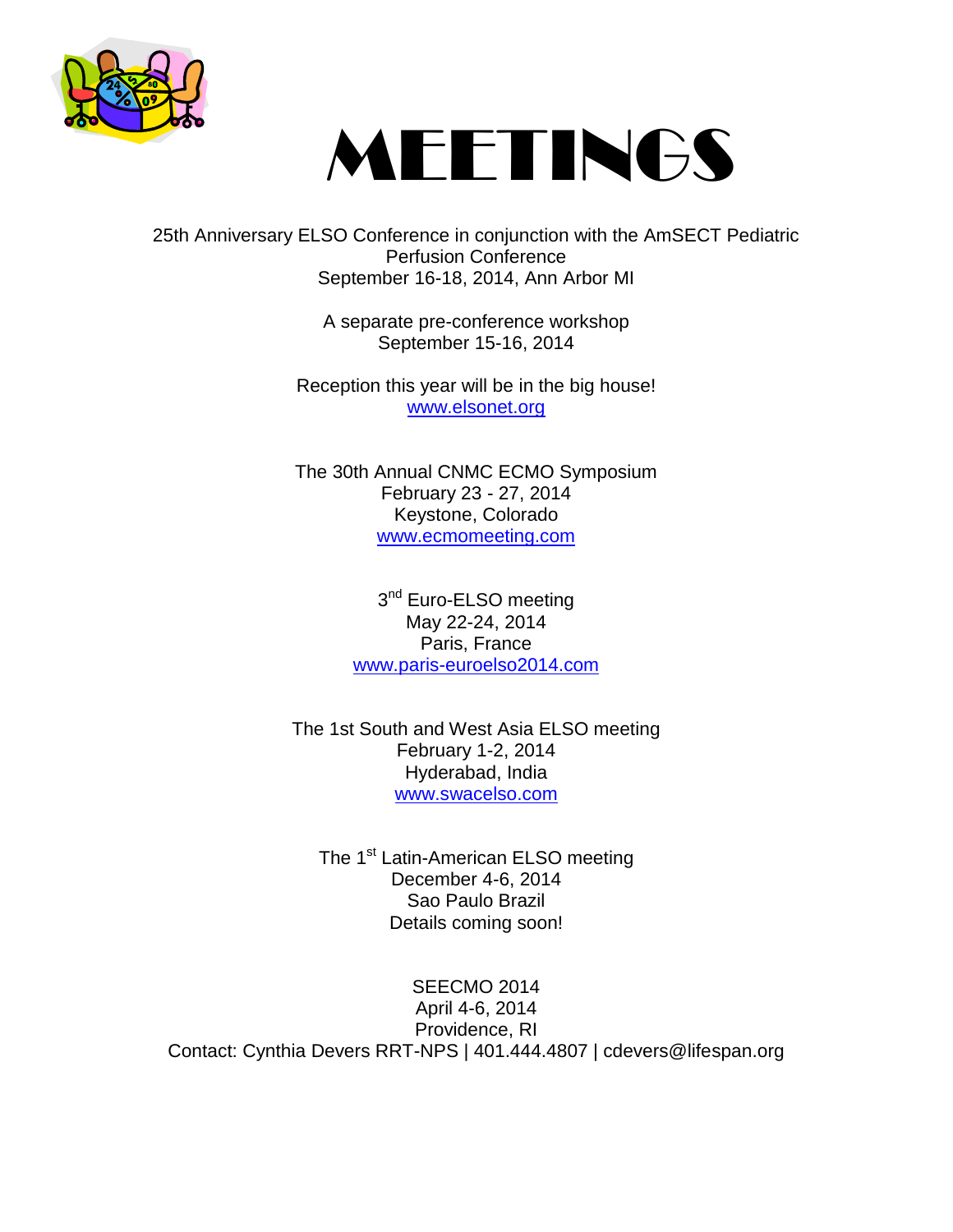

# TRAININGS

#### Extracorporeal Life Support in Adult Critical Care An ELSO Course June 18-21, 2014 Iowa City, IA

This intense four day course is designed for physicians and specialists caring for adult patients with severe acute respiratory and cardiac failure who may be candidates for Extracorporeal Respiratory Support. Common diagnoses considered for adult ECLS support include: H1N1, other viral or bacterial pneumonias, burn and inhalation injury, traumatic lung injury, pulmonary contusion, pulmonary embolism, post-shock or sepsis associated ARDS, or other forms of reversible acute lung injury or illness.

Course content includes indications and contraindications, cannulation techniques, initiation of support, patient and circuit physiology of ECMO, programmatic design and management, and all aspects of patient management and decision making for patients on ECMO. Complementing the twelve hour didactic course is an eighteen hour high fidelity simulation lab with an ECMO circuit utilizing centrifugal pump technology. All learners will participate in a four hour "ECMO Essentials 101" simulation workshop before the didactic sessions to review the fundamentals of bedside ECMO, such as, a circuit check, equipment components, alarms, pressure monitoring, stopcocks and pigtails, drawing samples from the circuit, de-airing the circuit, and hand cranking the pump. The goal is to immerse the learner in ECMO terminology and concepts before the didactic course to enhance the learning process. In the conference simulation workshop, small groups will participate in scenarios reviewing emergency procedures and highlighting adult ECMO physiology with a learner to instructor ratio of 2:1. Simulation education will allow participants to develop skills in common bedside procedures and to learn key assessments for decision making by "hands on" experience. The course is appropriate for centers setting up new programs, or for existing centers expanding into adult services.

Registration per person is \$2,500 and includes the ECMO Specialist Training Manual and the Red Book.

Space limited to 48 registrants!

Information will soon be available on our website with details when registration will be opening.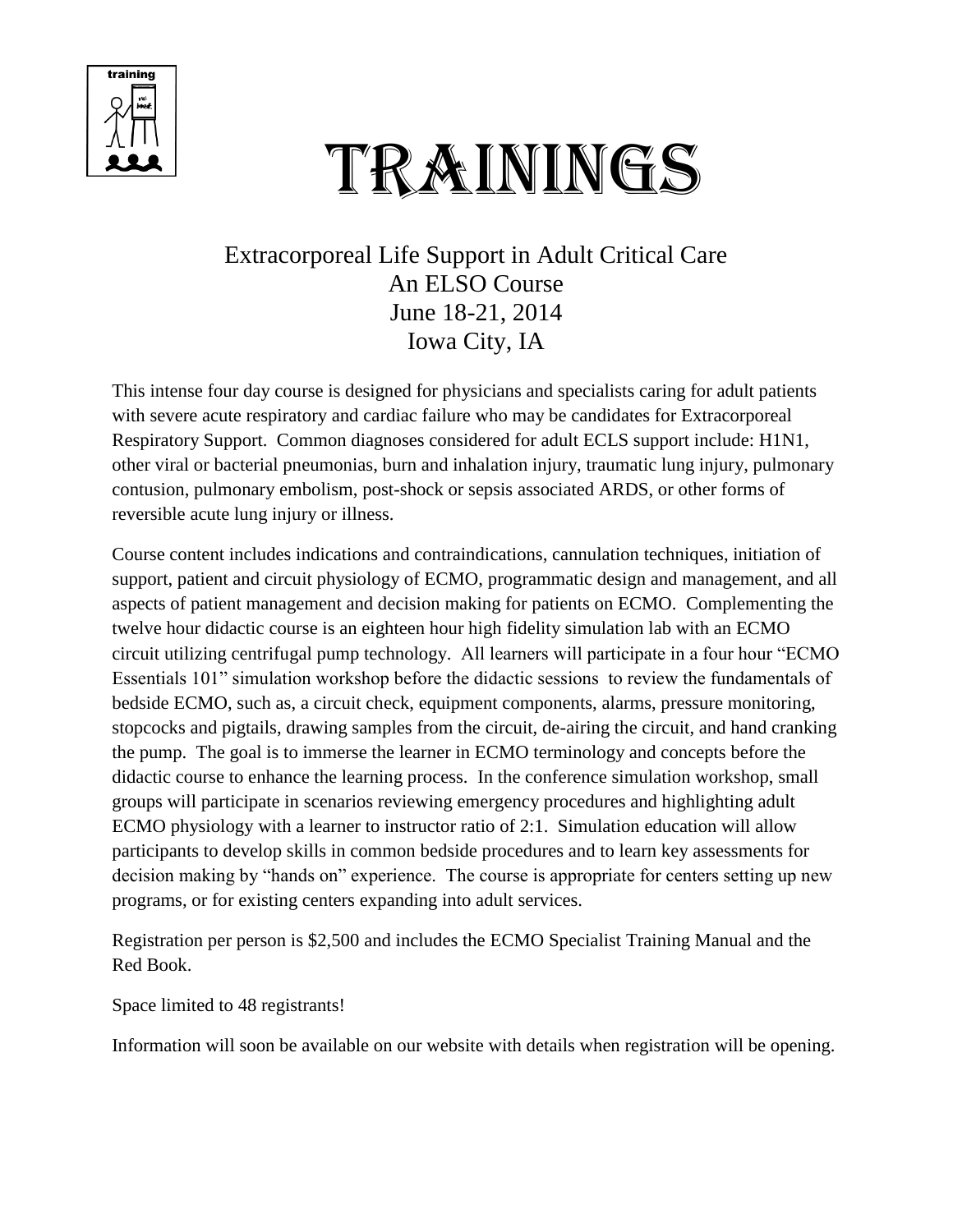

*Award of Excellence*

ELSO is pleased to showcase this year's centers who received the award of excellence is life support!

The 2014 application will soon be available on our website.

#### **2013 – 2016**

Children's of Alabama Birmingham, Alabama

The Royal Hospital for Sick Children Glasgow Scotland

University of Arizona Medical Center Tucson Arizona

Rady Children's Hospital of San Diego San Diego, California

UW Health Madison, Wisonsin

Cincinnati Children's Hospital Medical Center Cincinnati, Ohio

Riley Hospital for Children at Indiana University Health Indianapolis, Indiana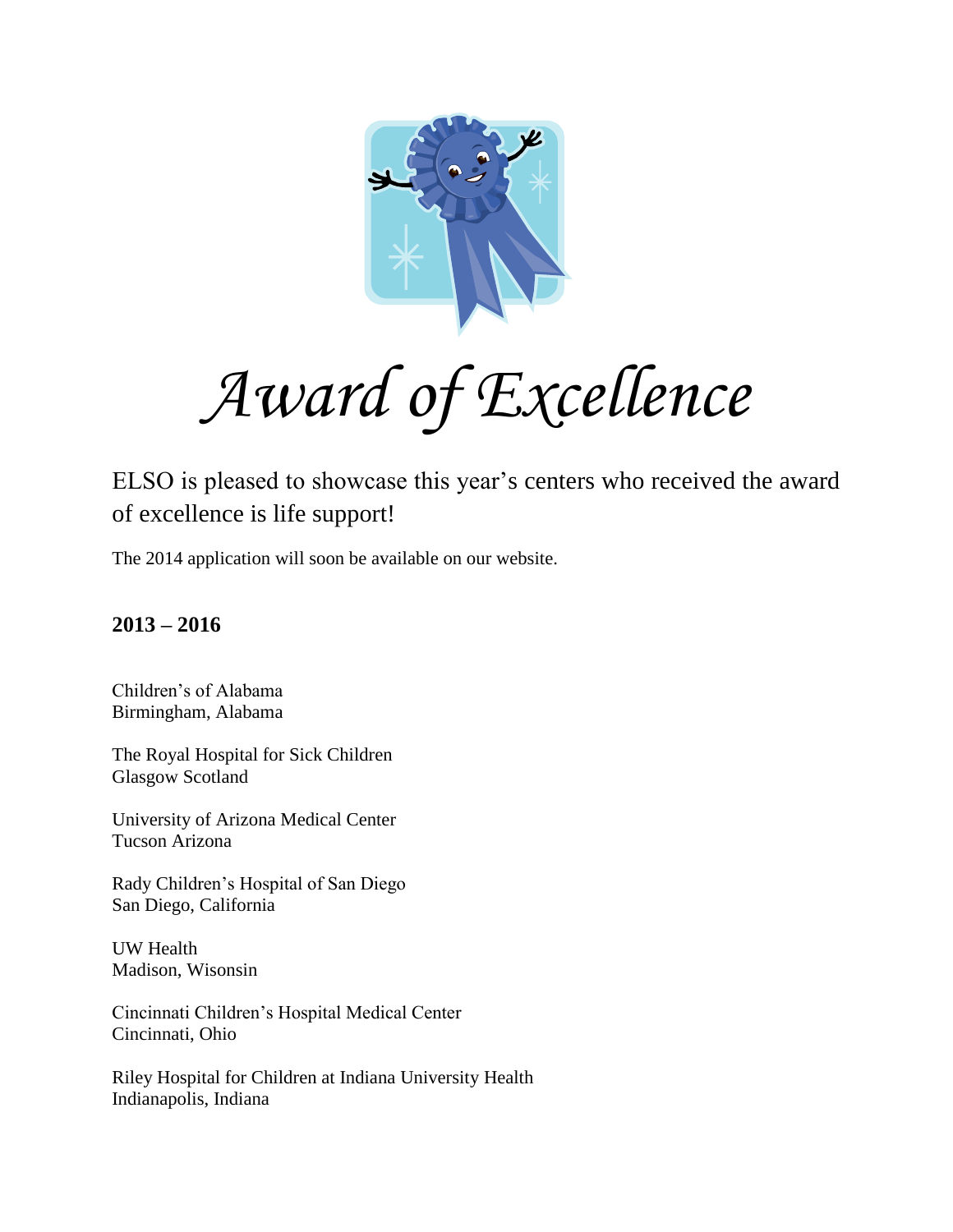Doernbecher Children's Hospital-OHSU Portland, Oregon

Massachusetts General Hospital Boston, Massachusetts

ECMO Centrum Karolinska University Hospital Stockholm Sweden

Children's Hospital of Michigan Detroit, Michigan

Kosair Children's Hospital Louisville, Kentucky

Advocate Children's Hospital-Oak Lawn Oak Lawn, Illinois

Nemours/AI duPont Hospital for Children Wilmington, Delaware

University of Michigan Health System Ann Arbor, Michigan

Children's Healthcare of Atlanta at Egleston Atlanta, Georgia

Boston Children's Hospital Boston, Massachusetts

Columbia University Medical Center New York-Presbyterian Hospital Morgan Stanley Children's Hospital New York, New York

Cohen Children's Medical Center New Hyde Park, New York

Women & Children's Hospital of Buffalo Buffalo, New York

Primary Children's Hospital Salt Lake City, Utah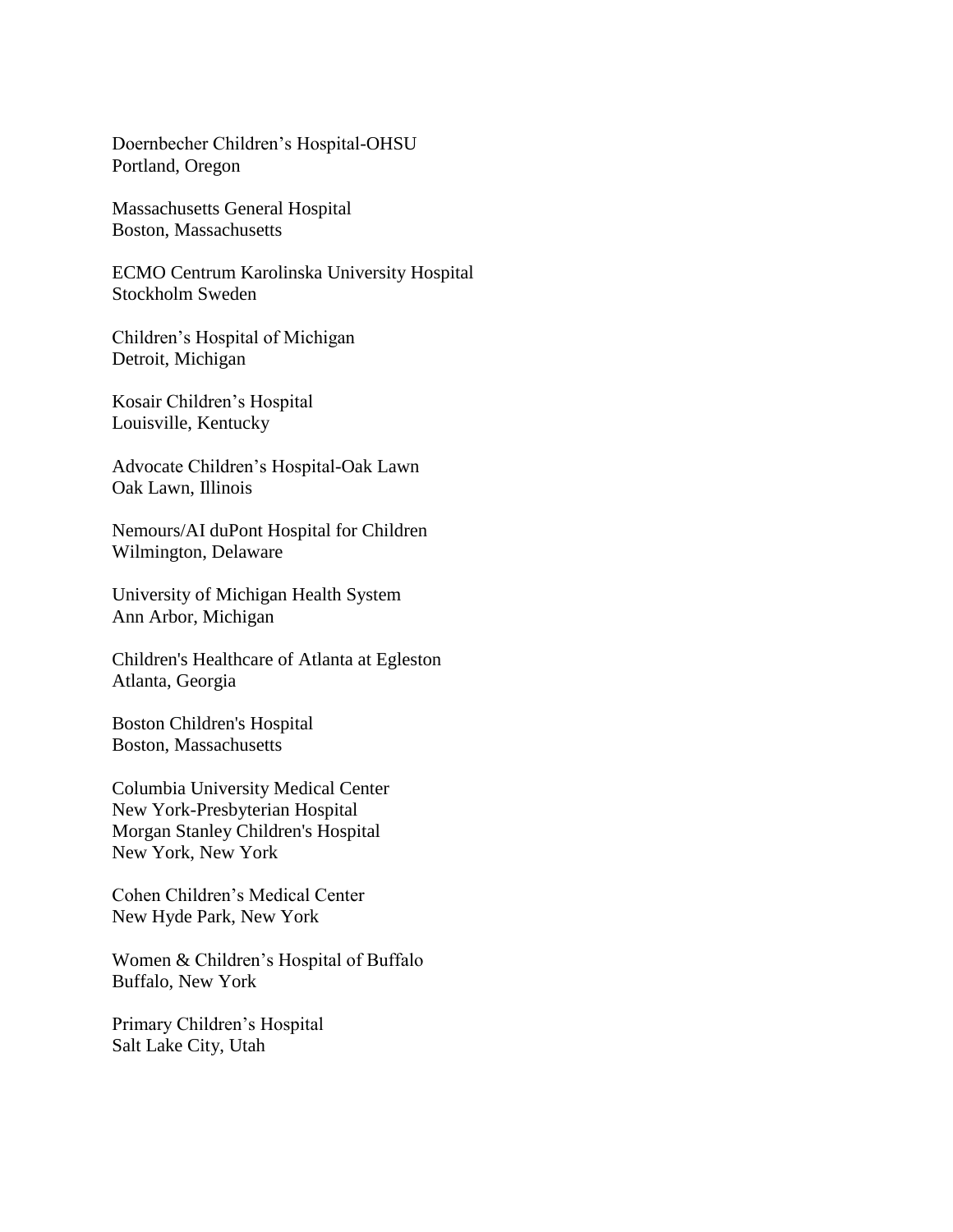The Alfred Hospital Melbourne, Victoria , Australia

Children's Hospital of Pittsburgh of UPMC Pittsburgh Pennsylvania

Seattle Children's Hospital Seattle, Washington

Duke University Medical Center Durham, North Carolina

Children's National Medical Center Washington, DC

University of Iowa Hospitals and Clinics Iowa City, Iowa

Nationwide Children's Hospital Columbus, Ohio

University of Minnesota's Amplatz Children's Hospital Minneapolis, Minnesota

Medical City Children's Hospital Dallas, Texas

Legacy Emanuel Medical Center & Randall Children's Hospital at Legacy Emanuel Portland, Oregon

Children's Hospital of Illinois Peoria, Illinois

Lucile Packard Children's Hospital Palo Alto, California

Wolfson Children's Hospital Jacksonville, Florida

Phoenix Children's Hospital Phoenix, Arizona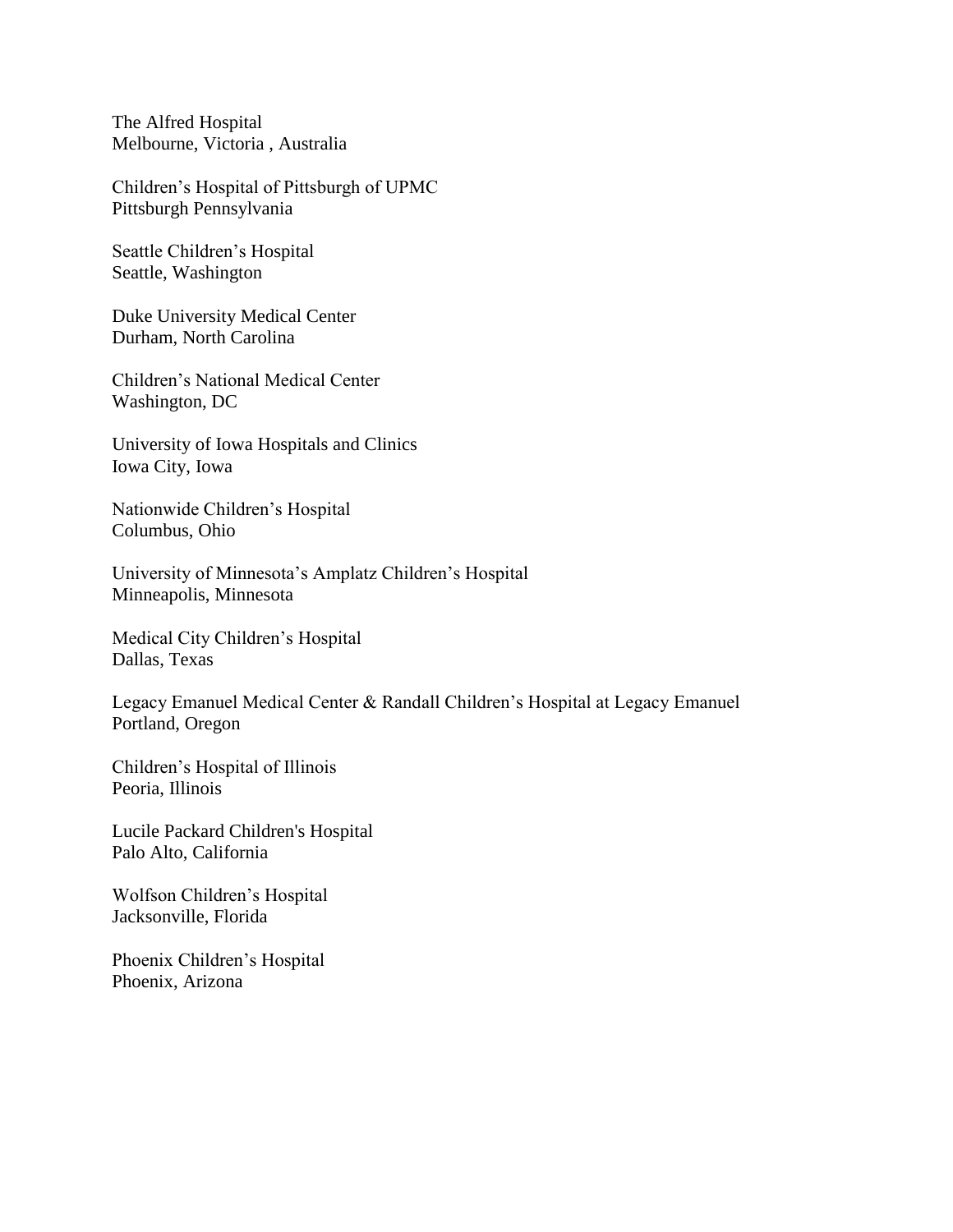

At the request of several centers, the steering committee has decided to include links to center surveys in ELSO's periodic newsletter. Each time we will describe the purpose of the study, who is asked to participate, and who is collecting the data. All surveys will be linked to "survey-monkey" which will collect the data. If you have a survey you would like to submit, please send the information to ELSO via Peter Rycus, MPH [\(prycus@umich.edu\)](mailto:prycus@umich.edu).

Dear ECMO provider,

We are requesting the participation of neonatal ECMO providers/ECMO coordinators in a survey regarding the use of cephalic draining cannulae in neonatal respiratory ECMO. The survey consists of 7 questions and should take approximately 5 minutes to complete. Please click on the following link to complete the survey:

<http://www.surveymonkey.com/s/NM9ZYG3>

Thank you for your participation.

Jessica Roberts, MD Fellow in Neonatal Medicine Emory University Children's Healthcare of Atlanta